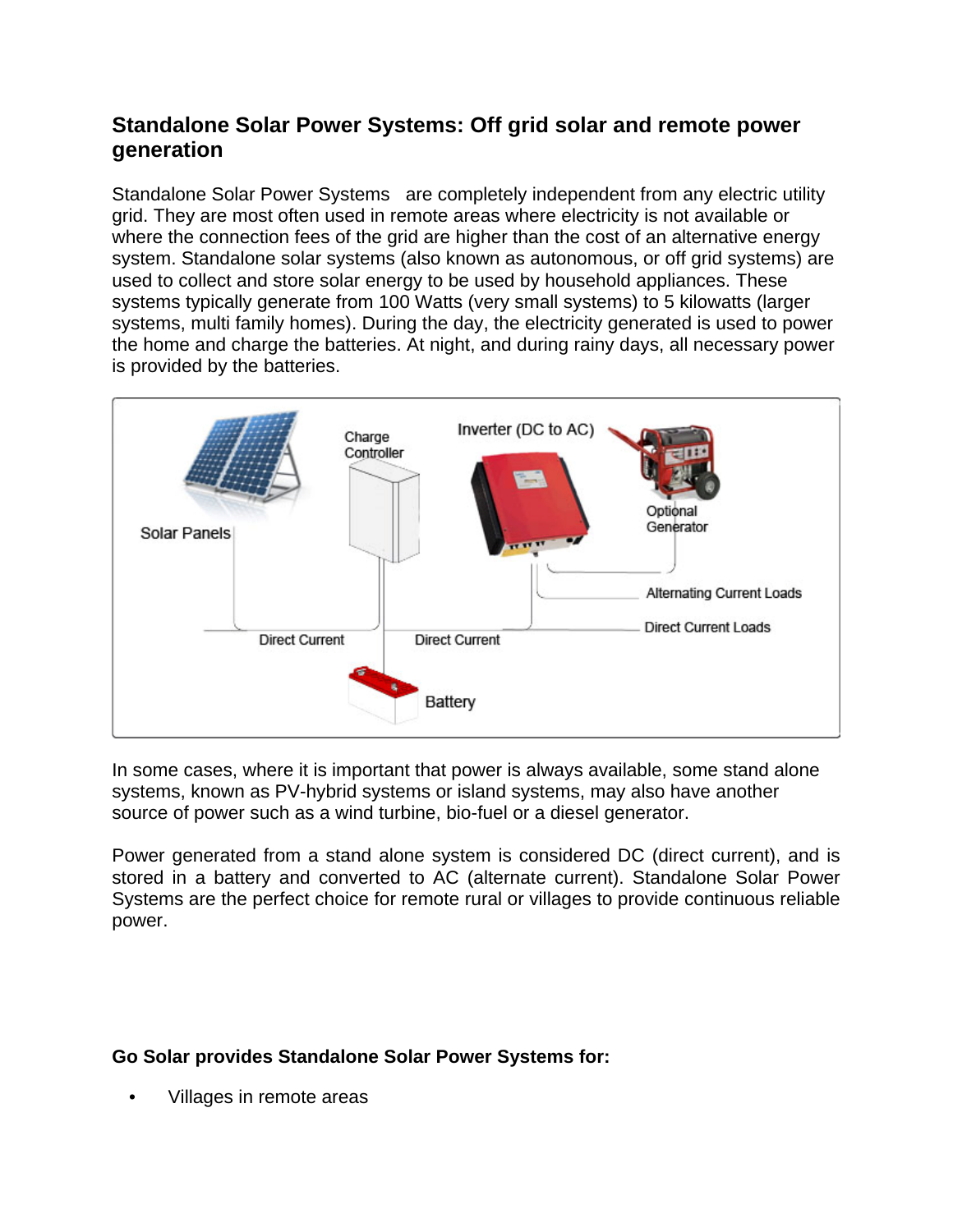- Private homes and offices
- Microwave/Radio repeater stations
- Medical facilities in rural areas
- Emergency communications
- Water quality and environmental data monitoring
- Drinking water and livestock water pumping
- Irrigation pumping
- Aviation obstruction lights
- Environmental data monitoring
- Railway signals
- Street lighting
- **Desalination**

## **What are the components of a standalone solar system?**

Solar modules are only one part of a standalone solar system. They work together with other components: batteries, inverters, and transformers. Together with power distribution panels and metering devices they complete the process.

#### **Solar Panels**

The DC electricity produced by the solar panel or module(s) is used to charge batteries via a [solar charge controller.](http://www.wirefreedirect.com/Solar-Controllers-Regulators.asp) Any DC appliances that are connected to the battery will need to be fused. DC lights are normally connected to the charge controller. Any AC appliances are powered via an [inverter c](http://www.wirefreedirect.com/inverters.asp)onnected directly to the batteries. Most standalone solar systems need to be managed properly. Users need to know the limitations of a system and tailor energy consumption according to how sunny it is and the state of charge (SOC) of the battery.

The solar panels need to be configured to match the system DC voltage, which is determined by the battery. System voltages are typically, 12V DC and 24V DC, larger systems will operate at 48V DC.

The operating voltage of a solar panel in a stand-alone system must be high enough to charge the batteries. For example, a 12V battery will require 14.4V to charge it. The solar panel must be able to deliver this voltage to the battery after power losses and voltage drop in the cables and charge controller and in conditions in which the solar cells operate at a high temperature. A solar panel with a Voc of about 20V is required to reliably charge a 12V battery.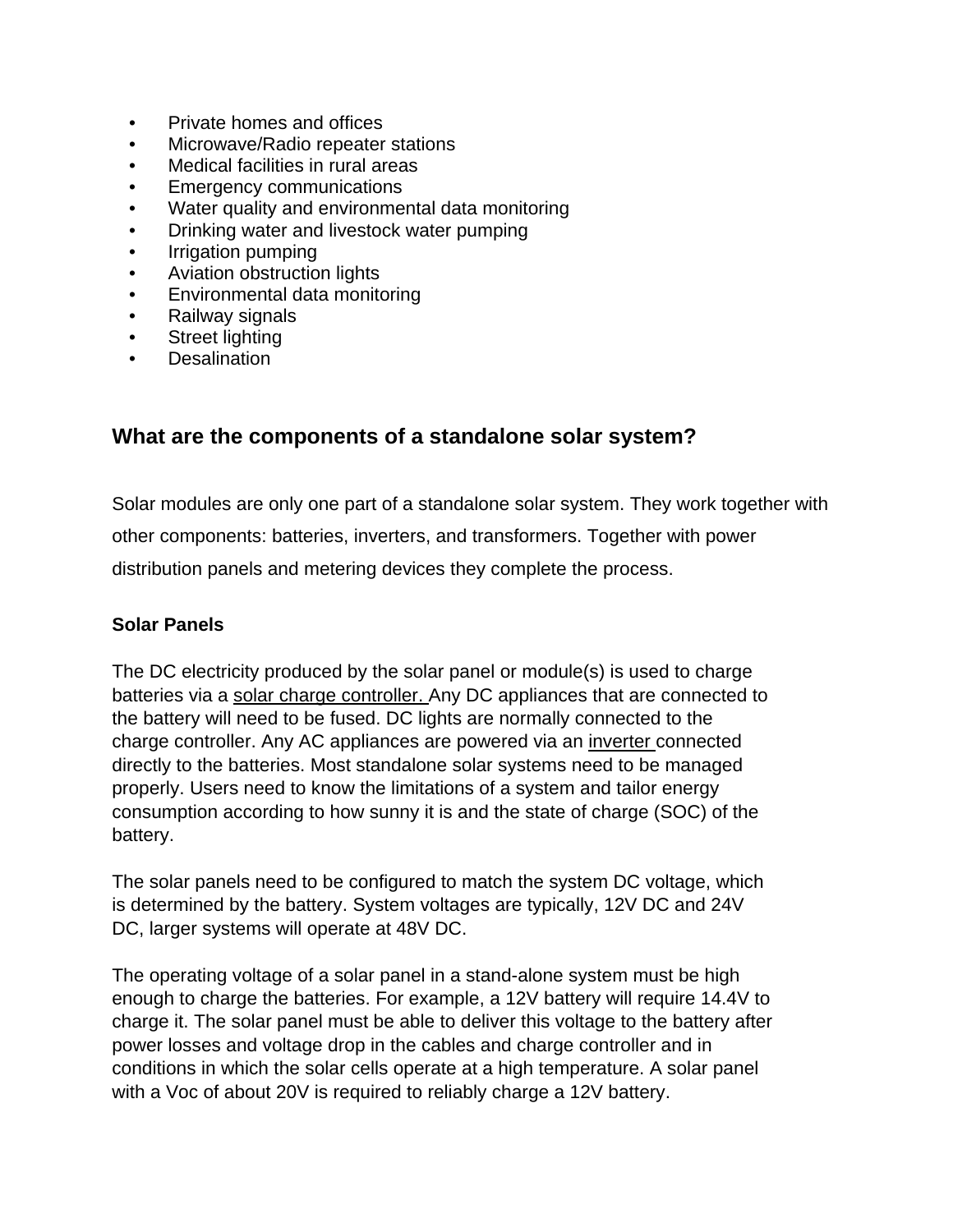### **Charge Controllers**

A charge controller is designed to protect the battery and ensure it has a long working life without impairing the system efficiency. Batteries should not be overcharged and the function of the charge controller is to ensure that the battery is not over charged. Charge controllers are designed to function as follows:

- protect the battery from over-discharge, normally referred to as low voltage disconnect (LVD) that disconnects the battery from the load when the battery reaches a certain depth of discharge (DOD).
- protect the battery from over-charging by limiting the charging voltage this is important with sealed batteries - it is usually referred to as high voltage disconnect (HVD).
- prevent current flowing back into the solar panel during the night, so called reverse current.

### **Batteries**

The power requirements of standalone solar systems are rarely in sync with the battery charging. Appliances and loads need to be powered when there is sufficient solar radiation, during overcast weather and during the night. Bad weather may last for several days and the daily charging and discharging of the batteries takes its toll on them. Batteries that are able to handle the constant charging and discharging are known as [deep cycle b](http://www.wirefreedirect.com/solar_batteries_agm_and_gel.asp)atteries. Batteries need to have a good charging efficiency, low charging currents and low self-discharge.

The Ah efficiency of a battery describes the relationship between the Ah that are put into the battery and the Ah that are taken out. Under ideal conditions a new deep-cycle battery would be 90% efficient.

Choosing the most appropriate battery

The important characteristics to look for are:

- capacity
- cycle life
- price / performance
- size and space requirements
- Ah efficiency
- self-discharge rate installation - vertical or horizontal